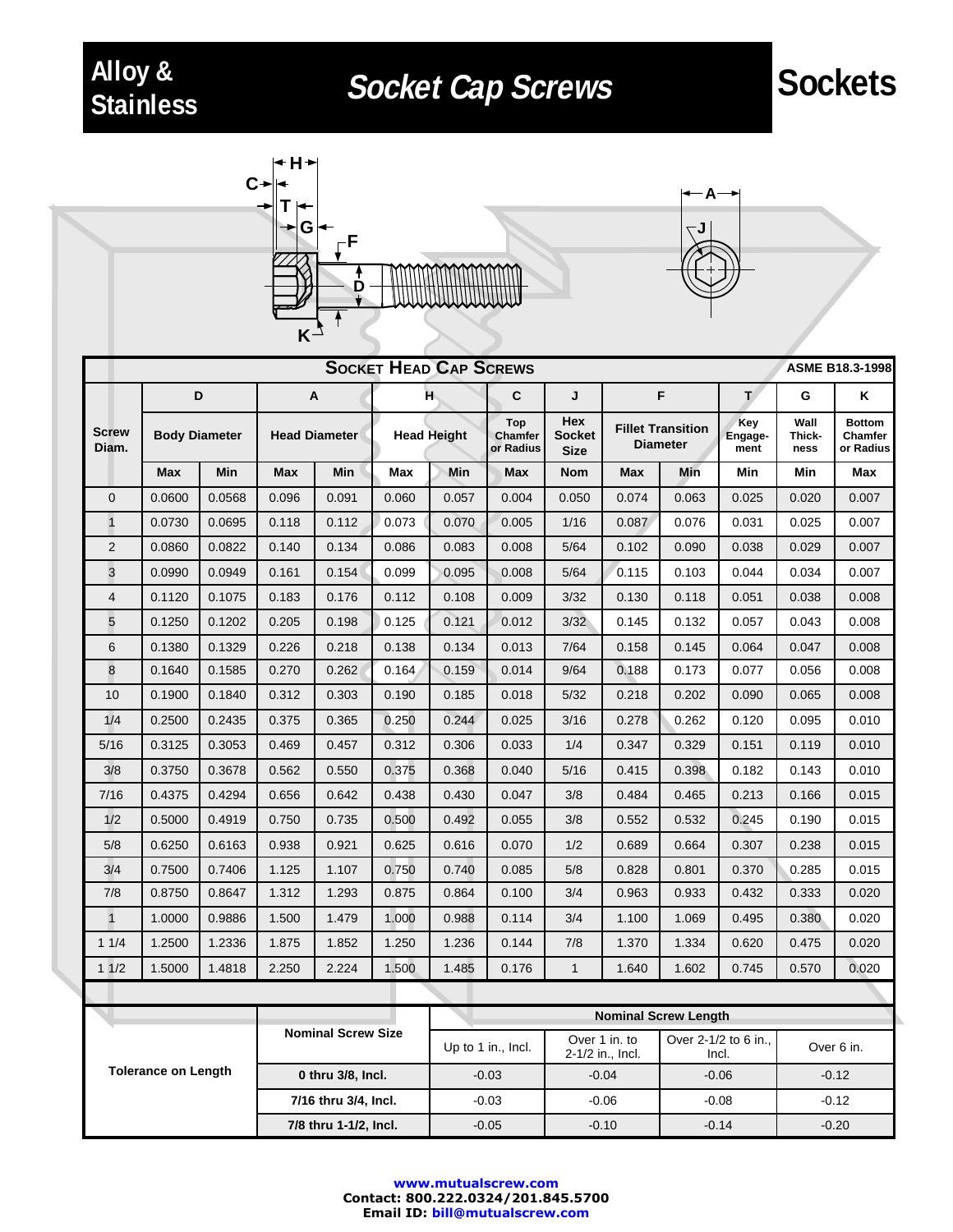# **Sockets Socket Cap Screws Alloy**

 $\overline{a}$ 

| ΨÀ |  | <b>MMMMMMMMMM</b> |
|----|--|-------------------|
|    |  |                   |
|    |  | WWW.WWW.WWW       |
|    |  |                   |
|    |  |                   |

| <b>MECHANICAL PROPERTIES OF ALLOY STEEL SOCKET CAP SCREWS</b><br><b>Blue Devil®</b> |             |                               |             |                             |                                              |                              |             |  |  |  |
|-------------------------------------------------------------------------------------|-------------|-------------------------------|-------------|-----------------------------|----------------------------------------------|------------------------------|-------------|--|--|--|
| <b>Nominal Size</b>                                                                 |             | Tensile Strength (lbs., min.) |             | Yield Strength (lbs., min.) | <b>Body Section</b>                          | Tightening Torque (In.-Lbs.) |             |  |  |  |
|                                                                                     | <b>UNRC</b> | <b>UNRF</b>                   | <b>UNRC</b> | <b>UNRF</b>                 | <b>Single Shear</b><br>Strength (lbs., min.) | <b>UNRC</b>                  | <b>UNRF</b> |  |  |  |
| $\mathbf{0}$                                                                        |             | 320                           |             | 290                         | 305                                          |                              | 2.6         |  |  |  |
|                                                                                     | 475         | 500                           | 425         | 450                         | 450                                          | 4.5                          | 4.8         |  |  |  |
| $\overline{2}$                                                                      | 665         | 710                           | 600         | 635                         | 625                                          | 7.5                          | 8.0         |  |  |  |
| 3                                                                                   | 875         | 940                           | 790         | 845                         | 830                                          | 11.0                         | 12.0        |  |  |  |
| 4                                                                                   | 1,090       | 1,190                         | 975         | 1,070                       | 1,060                                        | 16.0                         | 18.0        |  |  |  |
| 5                                                                                   | 1,430       | 1,490                         | 1,290       | 1.345                       | 1,325                                        | 24.0                         | 24.0        |  |  |  |
| 6                                                                                   | 1,640       | 1,825                         | 1,470       | 1,645                       | 1,615                                        | 30.0                         | 34.0        |  |  |  |
| 8                                                                                   | 2,520       | 2,650                         | 2,270       | 2,385                       | 2,280                                        | 55.0                         | 58.0        |  |  |  |
| 10                                                                                  | 3,150       | 3,600                         | 2,835       | 3,240                       | 3,060                                        | 79.0                         | 90.0        |  |  |  |
| 1/4                                                                                 | 5,725       | 6,550                         | 5,150       | 5,900                       | 5,295                                        | 200.0                        | 230.0       |  |  |  |
| 5/16                                                                                | 9,430       | 10,440                        | 8,490       | 9,395                       | 8,285                                        | 415.0                        | 460.0       |  |  |  |
| 3/8                                                                                 | 13,950      | 15,805                        | 12,555      | 14.225                      | 11,910                                       | 740.0                        | 845.0       |  |  |  |
| 7/16                                                                                | 19,135      | 21,365                        | 17.220      | 19.230                      | 16,200                                       | 1190.0                       | 1305.0      |  |  |  |
| 1/2                                                                                 | 25,540      | 28,780                        | 22,990      | 25,905                      | 21,175                                       | 1800.0                       | 2065.0      |  |  |  |
| 5/8                                                                                 | 38,400      | 43,500                        | 34,550      | 39,150                      | 31,300                                       | 3,400.0                      | 3,800.0     |  |  |  |
| 3/4                                                                                 | 56,750      | 63,400                        | 51,100      | 57,050                      | 45,050                                       | 6.000.0                      | 6.750.0     |  |  |  |
| 7/8                                                                                 | 78,500      | 86,500                        | 70,700      | 77,850                      | 61,350                                       | 8250.0                       | 9,200.0     |  |  |  |
| $\mathbf{1}$                                                                        | 103,000     | 112,700                       | 92,700      | 101,450                     | 80,100                                       | 12,500.0                     | 13,000.0    |  |  |  |
| 11/4                                                                                | 164,700     | 182,400                       | 148,250     | 164,150                     | 125,100                                      | 25,000.0                     | 27,750.0    |  |  |  |
| 11/2                                                                                | 238,800     | 268,800                       | 215,950     | 241,900                     | 180,200                                      | 43,500.0                     | 49,000.0    |  |  |  |

| <b>Description</b>          | An externally threaded fastener with unified threads, a cylindrical head with a flat chamfered top surface, knurled cylindrical sides<br>and hexagonal recess, made from alloy steel.                                                                                                                                                                                                                     |
|-----------------------------|-----------------------------------------------------------------------------------------------------------------------------------------------------------------------------------------------------------------------------------------------------------------------------------------------------------------------------------------------------------------------------------------------------------|
| Applications/<br>Advantages | Ideal for precision assembly work with close tolerances and applications needing a well tooled appearance. Supplies greater tensile<br>strength than equivalent sizes of Grade-5 or Grade-8 hex head cap screws while requiring less surface area or counterbore since<br>the fastener is internally wrenched.                                                                                            |
| <b>Material</b>             | Cap screws shall be made from an alloy steel which conforms to the following chemical composition requirements (per product<br>analysis)-- Carbon: 0.31% minimum; Phosphorus: 0.040% maximum; Sulfur: 0.045% maximum. Also, one or more of the following<br>elements shall be present in sufficient quantity to meet the strength requirements listed below: chromium, nickel, molybdenum or<br>vanadium. |
| <b>Heat Treatment</b>       | Cap screws shall be heat treated by oil quenching from above the transformation temperature and then tempered at a temperature<br>not lower than 650°F.                                                                                                                                                                                                                                                   |
| <b>Hardness</b>             | 0 through 1/2" diameters: Rockwell C39 minimum; 5/8" diameter & larger: Rockwell C37 minimum                                                                                                                                                                                                                                                                                                              |
|                             | Cap screws of a length 3D or greater, where D equals the nominal diameter of the screw, are subject to tensile strength, yield strength, elongation and reduction of area testing.                                                                                                                                                                                                                        |
|                             |                                                                                                                                                                                                                                                                                                                                                                                                           |
| <b>Tensile Strength</b>     | 0 through 1/2" diameters: 180,000 psi. minimum; 5/8" diameter & larger: 170,000 psi. minimum                                                                                                                                                                                                                                                                                                              |
| <b>Yield Strength</b>       | 0 through 1/2" diameters: 162,000 psi. minimum; 5/8" diameter & larger: 153,000 psi. minimum                                                                                                                                                                                                                                                                                                              |
| Elongation                  | 10% minimum (applies to machined specimens of length at least 4D where D equals the nominal diameter of the screw)                                                                                                                                                                                                                                                                                        |
| <b>Reduction of Area</b>    | 33% minimum (applies to machined specimens)                                                                                                                                                                                                                                                                                                                                                               |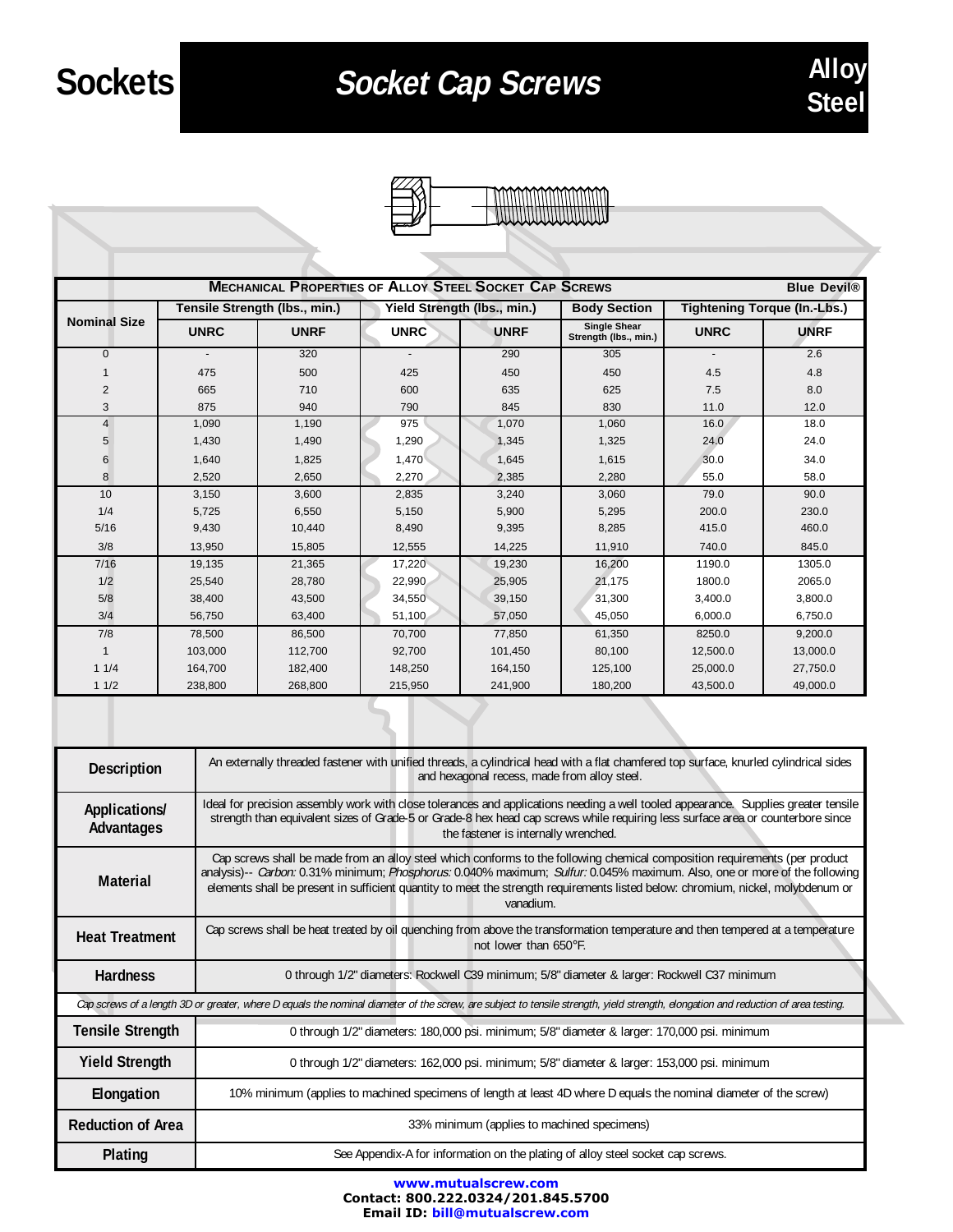# **Specifications**

## **Socket Cap Screws** Sockets

| <b>ASME</b><br><b>BODY AND GRIP LENGTHS OF SOCKET HEAD CAP SCREWS</b><br>B18.3-1998 |      |             |      |                       |       |                |       |      |                            |              |       |       |            |                |       |       |       |       |  |
|-------------------------------------------------------------------------------------|------|-------------|------|-----------------------|-------|----------------|-------|------|----------------------------|--------------|-------|-------|------------|----------------|-------|-------|-------|-------|--|
| Nom. Size D                                                                         |      | $\mathbf 0$ |      | $\mathbf{1}$          |       | $\overline{2}$ |       | 3    |                            | 4            |       | 5     |            | $6\phantom{1}$ |       | 8     |       | 10    |  |
| <b>Basic Thread</b><br>Length $L_{\tau}$                                            |      | 0.500       |      | 0.625                 | 0.625 |                | 0.625 |      |                            | 0.750        |       | 0.750 |            | 0.750          |       | 0.875 |       | 0.875 |  |
| <b>Nominal</b><br>Length L                                                          | LG   | Lв          | LG   | Lв                    | LG    | Lв             | LG    | Lв   | LG                         | Lв           | LG    | Lв    | LG         | Lв             | LG    | Lв    | LG    | Lв    |  |
| 1.00                                                                                | 0.50 | 0.44        | 0.25 | 0.17                  | 0.25  | 0.16           | 0.25  | 0.15 | 0.25                       | 0.12         | 0.25  | 0.12  |            |                |       |       |       |       |  |
| 1.25                                                                                | 0.75 | 0.69        | 0.62 | 0.55                  | 0.62  | 0.54           | 0.62  | 0.52 | 0.25                       | 0.12         | 0.25  | 0.12  | 0.50       | 0.34           | 0.38  | 0.22  | 0.38  | 0.17  |  |
| 1.50                                                                                |      |             | 0.88 | 0.80                  | 0.88  | 0.79           | 0.88  | 0.77 | 0.75                       | 0.62         | 0.75  | 0.62  | 0.50       | 0.34           | 0.38  | 0.22  | 0.38  | 0.17  |  |
| 1.75                                                                                |      |             |      |                       | 1.12  | 1.04           | 1.12  | 1.02 | 0.75                       | 0.62         | 0.75  | 0.62  | 1.00       | 0.84           | 0.88  | 0.72  | 0.88  | 0.67  |  |
| 2.00                                                                                |      |             |      |                       |       |                | 1.38  | 1.27 | 1.25                       | 1.12         | 1.25  | 1.12  | 1.00       | 0.84           | 0.88  | 0.72  | 0.88  | 0.67  |  |
| 2.25                                                                                |      |             |      |                       |       |                |       |      | 1.25                       | 1.12         | 1.25  | 1.12  | 1.50       | 1.34           | 1.38  | 1.22  | 1.38  | 1.17  |  |
| 2.50                                                                                |      |             |      |                       |       |                |       |      |                            |              | 1.75  | 1.62  | 1.50       | 1.34           | 1.38  | 1.22  | 1.38  | 1.17  |  |
| 2.75                                                                                |      |             |      |                       |       |                |       |      |                            |              |       |       | 2.00       | 1.84           | 1.88  | 1.72  | 1.88  | 1.67  |  |
| 3.00                                                                                |      |             |      |                       |       |                |       |      |                            |              |       |       |            |                | 1.88  | 1.72  | 1.88  | 1.67  |  |
| 3.50                                                                                |      |             |      |                       |       |                |       |      |                            |              |       |       |            |                |       |       | 2.38  | 2.17  |  |
|                                                                                     |      |             |      |                       |       |                |       |      |                            |              |       |       |            |                |       |       |       |       |  |
| Nom. Size D                                                                         |      | 1/4         |      | $5/16$<br>3/8<br>7/16 |       |                |       | 1/2  |                            | 5/8          | 3/4   |       | 7/8        |                | 1     |       |       |       |  |
| <b>Basic Thread</b><br>Length $L_{\tau}$                                            |      | 1.000       |      | 1.125                 | 1.250 |                | 1.375 |      | 1.500                      |              | 1.750 |       | 2.000      |                | 2.250 |       | 2.500 |       |  |
| <b>Nominal</b><br>Length L                                                          | LG   | Lв          | LG   | Lв                    | LG    | Lв             | LG    | Lв   | LG                         | Lв           | LG    | Lв    | LG         | Lв             | LG    | Lв    | LG    | LB    |  |
| 1.50                                                                                | 0.50 | 0.25        |      |                       |       |                |       |      |                            |              |       |       |            |                |       |       |       |       |  |
| 1.75                                                                                | 0.50 | 0.25        | 0.62 | 0.35                  | 0.50  | 0.19           |       |      |                            |              |       |       |            |                |       |       |       |       |  |
| 2.00                                                                                | 1.00 | 0.75        | 0.62 | 0.35                  | 0.50  | 0.19           | 0.62  | 0.27 |                            |              |       |       |            |                |       |       |       |       |  |
| 2.25                                                                                | 1.00 | 0.75        | 1.12 | 0.85                  | 1.00  | 0.69           | 0.62  | 0.27 | 0.75                       | 0.36         |       |       |            |                |       |       |       |       |  |
| 2.50                                                                                | 1.50 | 1.25        | 1.12 | 0.85                  | 1.00  | 0.69           | 1.12  | 0.77 | 0.75                       | 0.36         | 0.75  | 0.30  |            |                |       |       |       |       |  |
| 2.75                                                                                | 1.50 | 1.25        | 1.62 | 1.35                  | 1.50  | 1.19           | 1.12  | 0.77 | 0.75                       | 0.36         | 0.75  | 0.30  |            |                |       |       |       |       |  |
| 3.00                                                                                | 2.00 | 1.75        | 1.62 | 1.35                  | 1.50  | 1.19           | 1.62  | 1.27 | 1.50                       | 1.12         | 0.75  | 0.30  | 1.00       | 0.50           |       |       |       |       |  |
| 3.25                                                                                | 2.00 | 1.75        | 2.12 | 1.85                  | 2.00  | 1.69           | 1.62  | 1.27 | 1.50                       | 1.12         | 1.50  | 1.04  | 1.00       | 0.50           | 1.00  | 0.44  |       |       |  |
| 3.50                                                                                | 2.50 | 2.25        | 2.12 | 1.85                  | 2.00  | 1.69           | 2.12  | 1.77 | 1.50                       | 1.12         | 1.50  | 1.04  | 1.00       | 0.50           | 1.00  | 0.44  | 1.00  | 0.38  |  |
| 4.00                                                                                | 3.00 | 2.75        | 2.62 | 2.35                  | 2.50  | 2.19           | 2.62  | 2.27 | 2.25                       | 1.86         | 2.25  | 1.80  | 2.00       | 1.50           | 1.00  | 0.44  | 1.00  | 0.38  |  |
| 4.50                                                                                | 3.50 | 3.25        | 3.12 | 2.85                  | 3.00  | 2.69           | 3.12  | 2.77 | 3.00                       | 2.62         | 2.25  | 1.80  | 2.00       | 1.50           | 2.00  | 1.44  | 2.00  | 1.38  |  |
| 5.00                                                                                | 4.00 | 3.75        | 3.62 | 3.35                  | 3.50  | 3.19           | 3.62  | 3.27 | 3.00                       | 2.62         | 3.00  | 2.54  | 3.00       | 2.50           | 2.00  | 1.44  | 2.00  | 1.38  |  |
| 5.50                                                                                |      |             | 4.12 | 3.85                  | 4.00  | 3.69           | 4.12  | 3.77 | 3.75                       | 3.36         | 3.75  | 3.30  | 3.00       | 2.50           | 3.00  | 2.44  | 3.00  | 2.38  |  |
| 6.00                                                                                |      |             | 4.62 | 4.35                  | 4.50  | 4.19           | 4.62  | 4.27 | 4.50                       | 4.12         | 3.75  | 3.30  | 4.00       | 3.50           | 3.00  | 2.44  | 3.00  | 2.38  |  |
| 6.50                                                                                |      |             |      |                       | 5.00  | 4.69           | 5.12  | 4.77 | 4.50                       | 4.12         | 4.50  | 4.04  | 4.00       | 3.50           | 4.00  | 3.44  | 4.00  | 3.38  |  |
| 7.00                                                                                |      |             |      |                       | 5.50  | 5.19           | 5.62  | 5.27 | 5.25                       | 4.86         | 5.25  | 4.80  | 5.00       | 4.50           | 4.00  | 3.44  | 4.00  | 3.38  |  |
| 8.00<br>9.00                                                                        |      |             |      |                       |       |                | 6.62  | 6.27 | 6.00                       | 5.62         | 6.00  | 5.54  | 6.00       | 5.50           | 5.00  | 4.44  | 5.00  | 4.38  |  |
| 10.00                                                                               |      |             |      |                       |       |                | 7.62  | 7.27 | 7.00                       | 6.62<br>7.62 | 6.75  | 6.30  | 7.00       | 6.50           | 6.00  | 5.44  | 6.00  | 5.38  |  |
|                                                                                     |      |             |      |                       |       |                |       |      | 8.00                       |              | 7.75  | 7.30  | 8.00       | 7.50           | 7.00  | 6.44  | 7.00  | 6.38  |  |
| 11.00                                                                               |      |             |      |                       |       |                |       |      |                            |              | 9.25  | 8.80  | 9.00       | 8.50           | 8.00  | 7.44  | 8.00  | 7.38  |  |
| 12.00                                                                               |      |             |      |                       |       |                |       |      | <u>www.mutualscrew.com</u> |              | 10.25 | 9.80  | 10.00 9.50 |                | 9.00  | 8.44  | 9.00  | 8.38  |  |

Contact: 800.222.0324/201.845.5700

**Email ID: bill@mutualscrew.com**